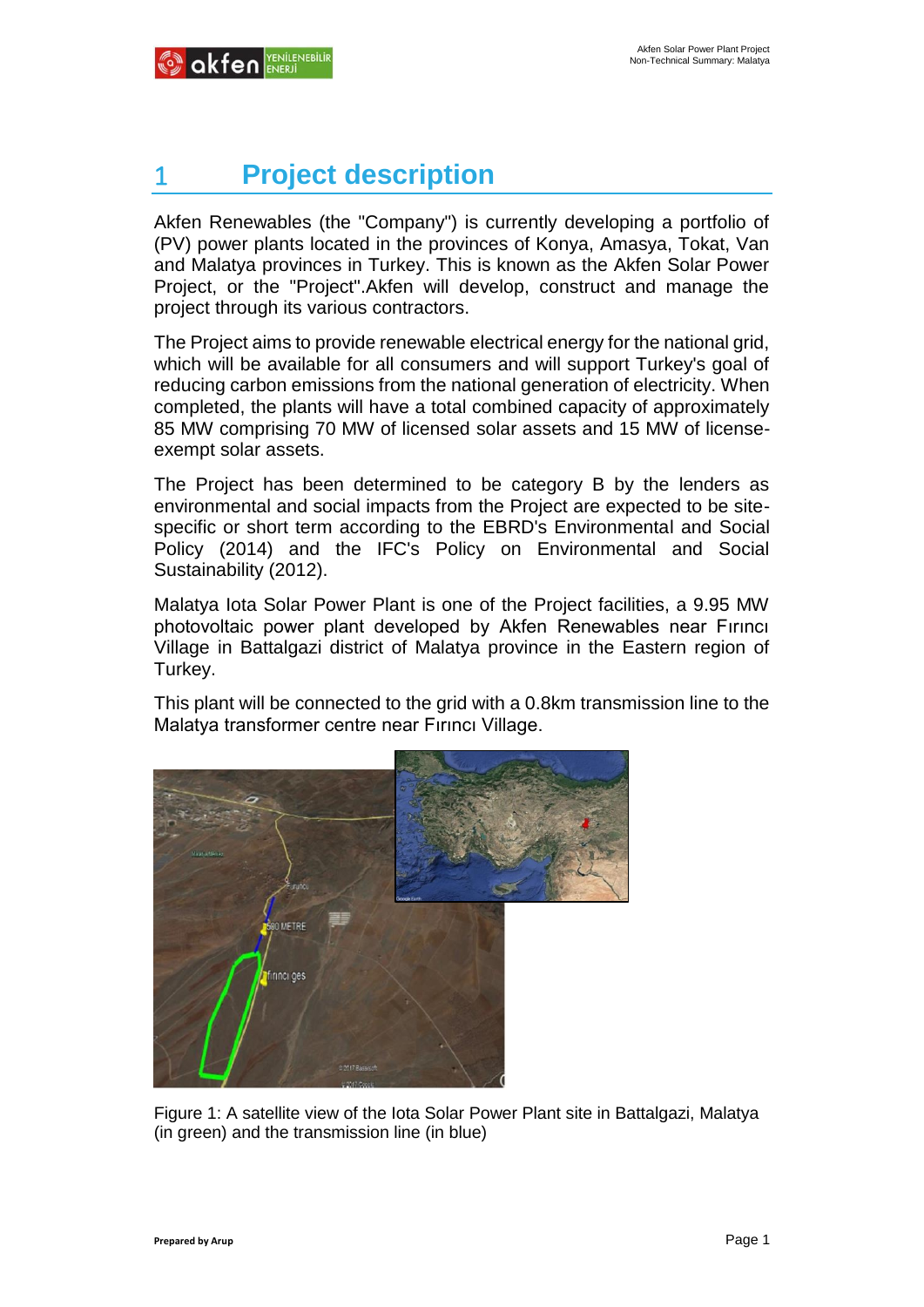## 2 **Environmental and social benefits, impacts and mitigation measures**

#### 2.1 **Environmental and social assessment**

There was no requirement to prepare an EIA for the Iota Solar Power Plant according to national legislation, but a PIR. Upon completion of the PIR, the project was given a letter stating that the project did not need an additional EIA. However, the Company has undertaken additional studies including social impact assessment, cumulative impact assessment, biodiversity and ecosystem assessment studies and visual impact assessment studies in order to meet the lenders' environmental and social criteria.

#### 2.2 **Resource efficiency and pollution prevention and control**

According to the initial estimates by the Company, approximately 19GWh of electricity is expected to be generated in the first year of operation. This is expected to result in greenhouse gas emissions avoidance of 12,902 tonnes of CO<sup>2</sup> equivalent annually.

During construction, it is estimated that 5m<sup>3</sup>/day of water will be required for dust suppression. During operation, panel cleaning will be undertaken, requiring approximately 372m<sup>3</sup>/year of water. The water will be obtained through a connection to the water mains supplying Fırıncı village or by establishing wells at the site.

#### 2.3 **Land acquisition**

The Malatya Iota Solar Power Plant site involves the acquisition of 197,500m<sup>2</sup> of pastureland. The quality of the pastureland has been categorised as poor. The procedure for obtaining the rights to use the pastureland is ongoing. The cost of the land and any requirements have not currently been determined.

#### 2.4 **Cultural heritage**

A procedure will be put in place to manage archaeological assets that are found during construction works. Previous studies have indicated there are no known cultural heritage assets in the site area.

#### 2.5 **Biodiversity**

The nearest nationally protected area to the Iota Solar Power Plant site is the Turgut Özal Nature Park, 7km to the northwest.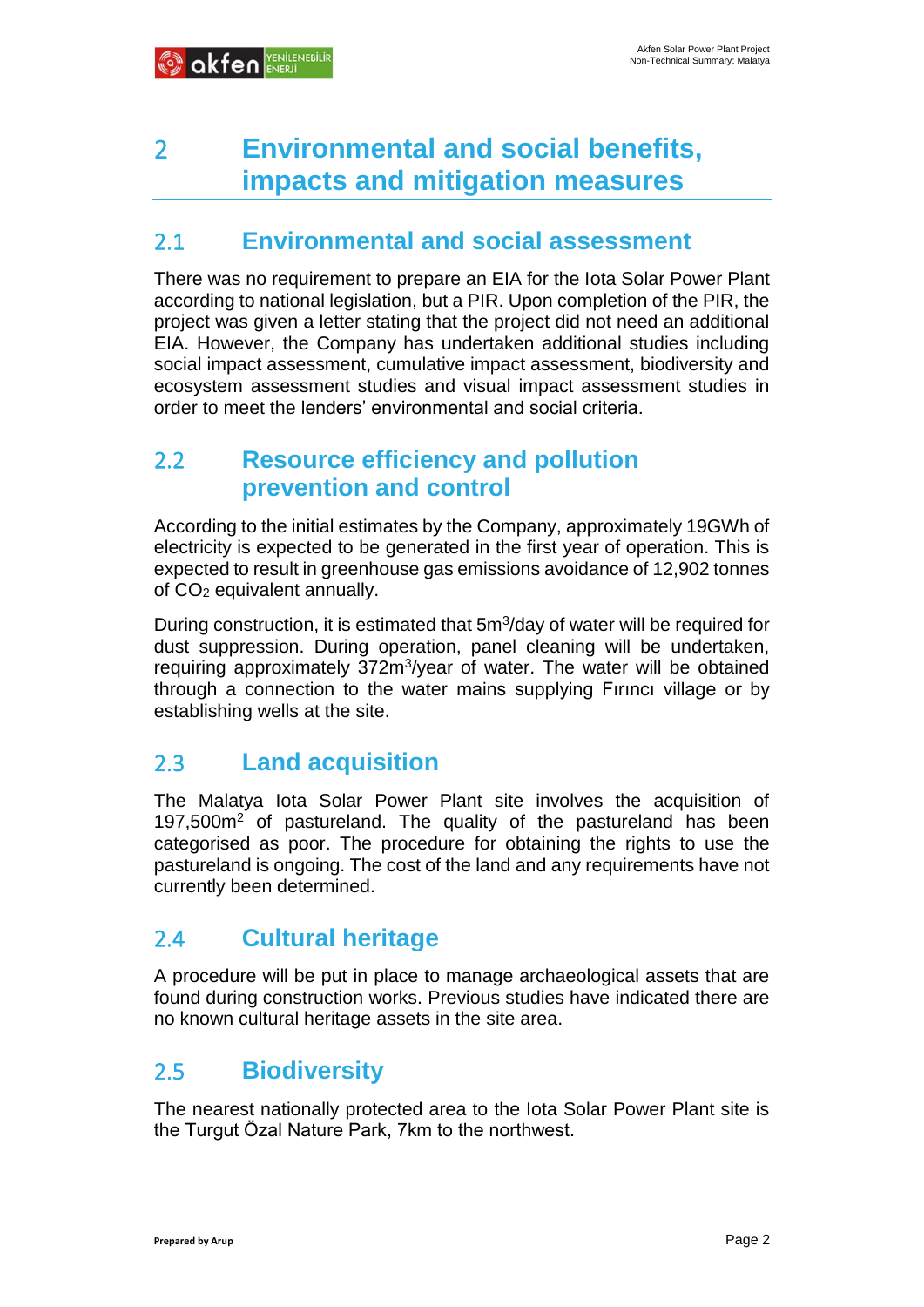

The site is located inside the Kubbe Dağı Key Biodiversity Area. However the important species in the area are not expected to be found in the vicinity of the site due to the difference in elevation and the number of towns, villages and roads in nearby. No endangered or vulnerable species have been observed in the nearby area. Further biodiversity monitoring studies will be conducted by the sponsor to identify, minimize and mitigate biodiversity impacts of the project.

#### 2.6 **Visual impact**

The site is located on flat land, surrounded by agricultural and pasture lands. It is at the same elevation as Fırıncı Village, located 750m away. The Solar Power Plant will not be highly visible from the village centre. Residential properties to the west of the project area are at a higher elevation and therefore the site is visible from this point. However, the Iota Solar Power Plant will not occupy all of the visible land from these properties and will not dominate the landscape. [Figure 2](#page-2-0) provides a view of the site from these properties.



<span id="page-2-0"></span>Figure 2: A view of the Iota Solar Power Plant Site from the properties to the west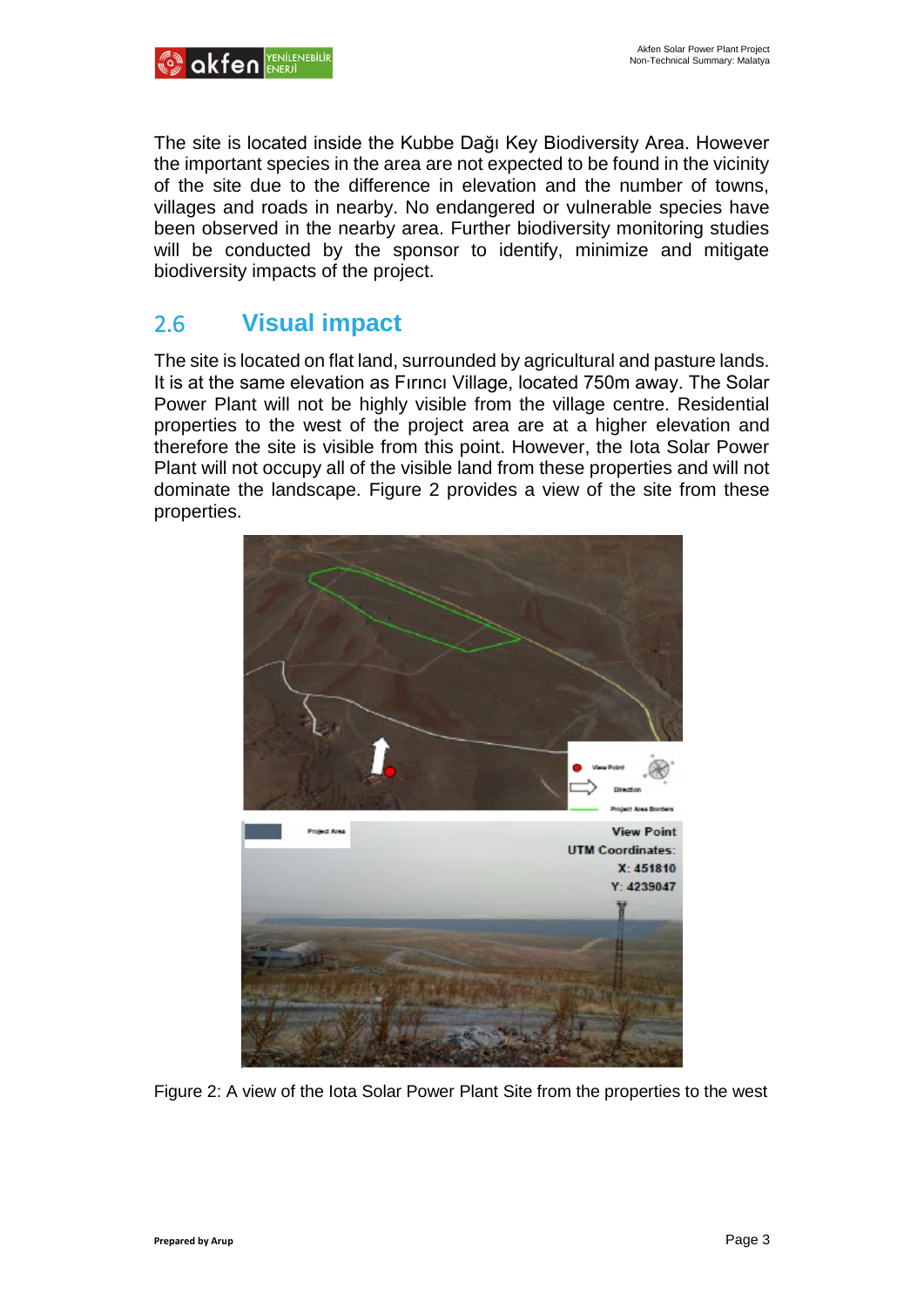

#### 2.7 **Consistency with policy, law and other plans**

The project is consistent with the national policy towards promotion of renewable energy sources, legal requirements and other plans for the area of influence. It fulfils the main strategic goal of reducing carbon emissions from electricity production.

#### 2.8 **Cumulative and induced impacts**

The cumulative assessment for the site identified another Solar Power Plant 2km, but concluded no significant cumulative impacts would occur. However, Akfen will undertake further cumulative assessments for all sites which will include any development in the local area which could have a cumulative impact on social and environmental factors.

#### 2.9 **Environmental and social management**

The Company is committed to operating the Project in accordance with national law, good international practice and the EBRD's environmental and social policies. At a corporate level, the Company operates an Environmental Management System that is certified to international standards.

An environmental and social action plan, known as an ESAP, has been prepared for the Project. This details the actions that the Company will take to prevent, reduce and offset environmental impacts and risks.

### 3 **Impact monitoring**

#### 3.1 **Process for monitoring the identified impacts**

Compliance with the ESAP will be monitored with quarterly inspections during construction phase and annual inspections during operation phase. Annual reports on environmental and social performance will also be prepared. The reports will be checked against legislative requirements and those of the lenders. The monitoring will continue for the first two years of operation of the power plant.

#### 3.2 **Stakeholder engagement and grievances**

A Stakeholder Engagement Plan has been prepared for the Project. This provides a mechanism for the consideration and response to further comments received regarding the Iota Solar Power Plant and the other plants forming the Project. It describes the Company's approach to interacting with stakeholders, including the general public, and the